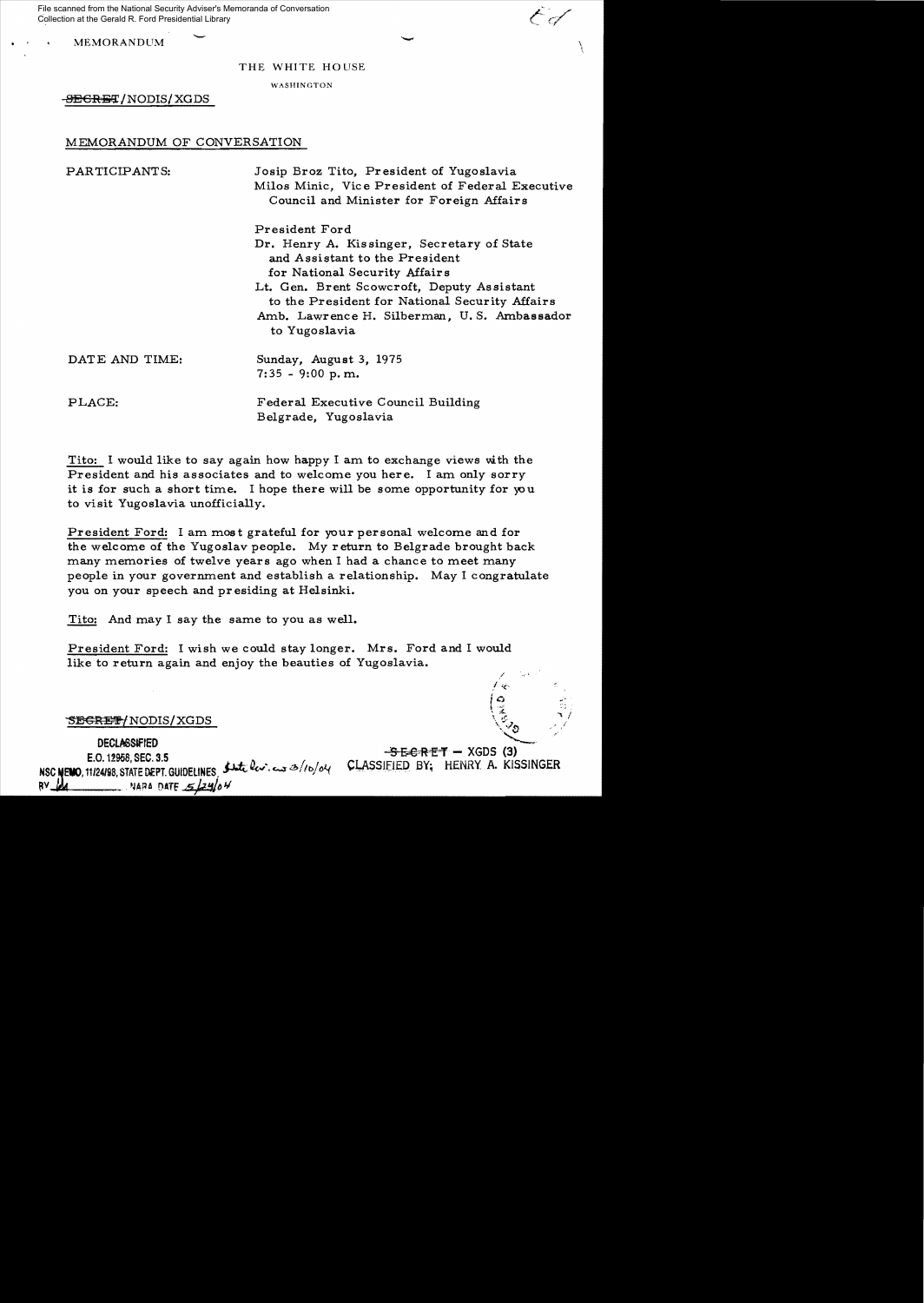## SECRET/NODIS/XGDS - 2-

Tito: I would like to hear how you would like to proceed. We don't have much time tonight. I think our bilateral relations are good. We discussed international relations in Helsinki. Maybe we could talk about the future.

The President: I agree. Mr. President, that our bilateral relations are excellent. Maybe we could expand on what we touched on earlier -- Greece and Turkey and the Middle East. Those are areas where the threat of conflict is great and the dangers that it could bring are very serious. Maybe we could discuss these things.

Tito: The Middle East is the most troublesome point. I feel that there is some deterioration and that the situation could get more and more complicated. Since it is the most serious, I would suggest discussing it tomorrow.

Perhaps we should discuss security in Europe and what we should do to promote it. I think that after Helsinki the moral factor will become important. I have heard that there has been, for example, some new progress between Greece and Turkey in Vienna. I hear there was also progress at SALT.

The President: Yes. We made some progress. Not as much as we hoped, but I think sufficient to lay the ground work for an agreement this year. The issues are very technical. While I had hoped for more progress, we did make some and I am reasonably optimistic.

Tito: These talks were just in passing then.

The President: Yes, but we are hoping they will lead to something in finality. We are also concerned about MBFR. Do you have any advice for us in this crucial area? We are deadlocked.

Tito: I know very little about them other than the fact that they are deadlocked. Perhap s Minic can give us something more.

Minic: I know little more about it. But Palme has made a proposal that the two sides should reduce on each side.

We think reduction would be good also.

Tito: I think there is a connection between the reduction of arms and Helsinki. Otherwise we haven't done much.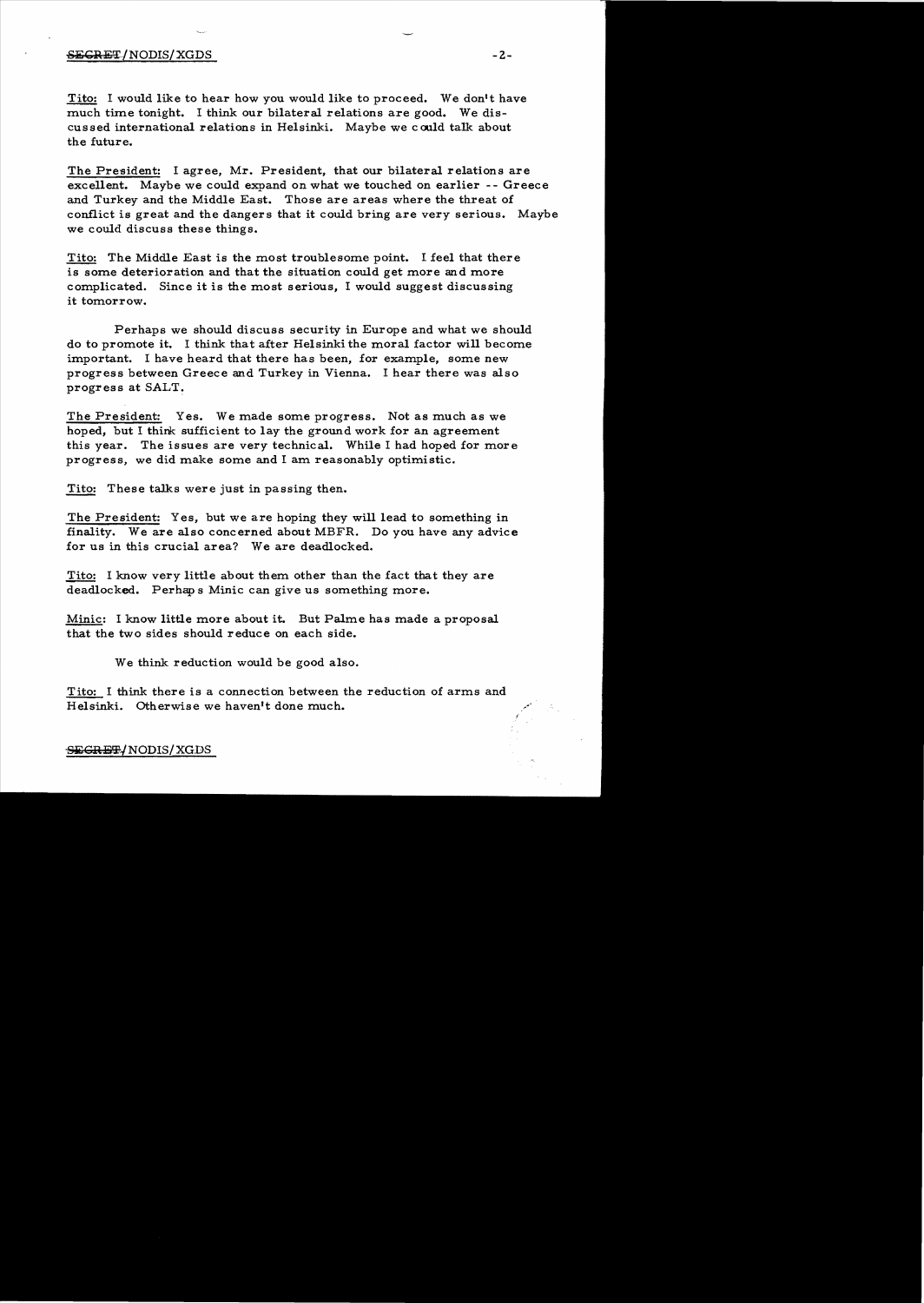# $S$ EGRET/NODIS/XGDS  $-3-$

The President: I assure you that we will do our best. We have a formula and we will attempt a breakthrough. We think the spirit of Helsinki should push the negotiations forward.

Tito: Reduction of arms certainly fa11s within the Helsinki concept. It is important not to let things stagnate.

Minic: Some progress should be made. Otherwise the spirit that we now have would be dissipated.

The President: There was some implication that CSCE would be followed by MBFR. Not an agreement to do so, only an implication.

Kissinger: So far each side has proposed disarming the other. But we will put forth a serious proposal this fall and should make some progre ss.

The President: We have turned it off for this year but the Congress, if there is no progress, will renew its efforts to make unilateral force cuts. I will re sist, but it could happen.

Tito: I couldn't believe the Congress would do such a thing.

The President: My Administration never will. But there are members who would do so. Thus far they are a minority.

Tito: In 1977, after your elections, there will be a summing up of the Helsinki follow- on.

The President: I am looking forward to attending it as President.

Tito: All the international conferences held in Belgrade have been successful. For example, the first non-aligned conference.

Kissinger: It is now bigger than the two blocs! It's the biggest bloc now.

Tito: It is not a bloc.  $\lceil$  Laughter]. There have been some rocky days in the non-aligned group, but we will get by. It is not good to be exclusive groups. We will discuss it tomorrow. I would like you to understand our position.

.The President: I know you can imagine how much time I, and I assume Brezhnev, have spent working to implement the Vladivostok accord. We think that dividing the world into blocs is not the best way to deal with the

## SEGRET/NODIS/XGDS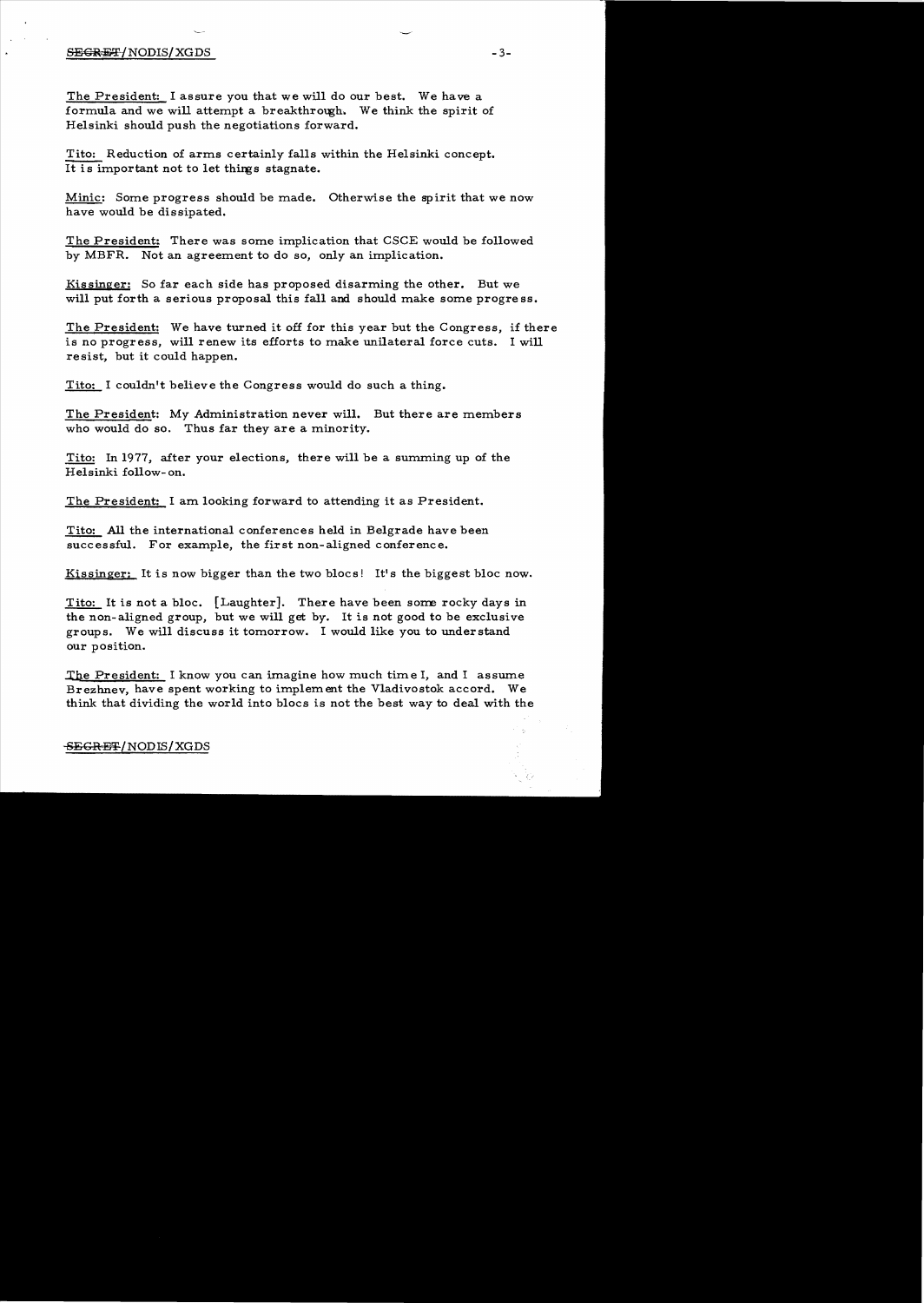#### $\clubsuit$ E $\leftrightarrow$  -4- $\to$  -4- $\to$  -4- $\to$  -4- $\to$  -4- $\to$  -4- $\to$  -4- $\to$  -4- $\to$  -4- $\to$  -4- $\to$  -4- $\to$  -4- $\to$  -4- $\to$  -4- $\to$  -4- $\to$  -4- $\to$  -4- $\to$  -4- $\to$  -4- $\to$  -4- $\to$  -4- $\to$  -4- $\to$  -4- $\to$  -4- $\to$  -4- $\to$  -4- $\to$  -4

problems. In the kind of world we live in today, there can't be the kind of confrontation and military activity which took place during your time and mine. I will dedicate myself to eliminating those sources of conflict that could lead to military confrontation. Our orientation will be that way.

As I was saying earlier. I recall Dulles saying how important it was to establish a good relationship with Yugoslavia. Over the years that relationship has grown and expanded and been highly beneficial to both sides and to the world. The American people as a result have developed a great affection for the Yugoslav people. The American people  $--$  if I can say it in the right way  $--$  sometimes don't understand criticism of our actions. The feeling for Yugoslavia is very strong, and under those circumstances criticism is easily misunderstood. So I would hope we could each moderate our statements.

Tito: I quite agree. A criticism can be expressed with friendly words or in a not friendly way.

Minic: Yugoslavia is entrusted with the preparation for the 1977 Conference so we will need consultation with all the parties.

The President: We will cooperate completely.

Minic: In past times we have had close cooperation between the foreign ministers and the ambassadors of our two countries.

Kissinger: I agree. We hope to continue to consult  $-$ - and we will consult before the Special Session next month because we want to make a constructive effort.

Tito: We also want to be constructive. We have had many contacts with the heads of government in Helsinki and with others with whom we have disagreements, and we agree we won't let the press lead our relations. But if there are differences, we will meet and talk them out.

The President: I have a very close and personal relationship with Secretary Kissinger. There are no differences between us. And the Ambassador is my appointment. He has my full confidence, so we have a good situation.

Tito: That is the best way -- only a few sources for passing information.

The President: At the top, information should come to me through the Secretary. But Ambassador Silberman does have my complete confidence.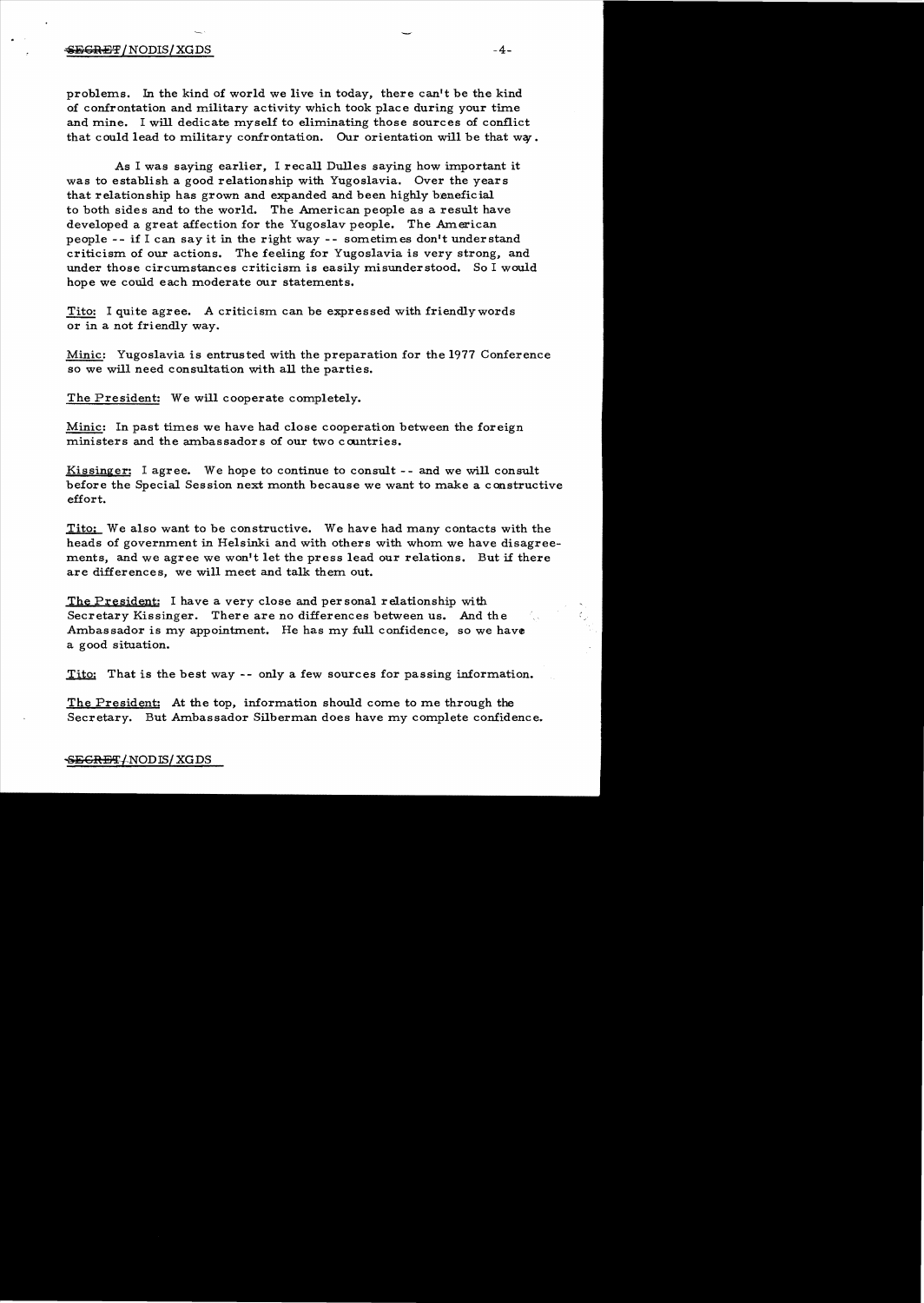# $-5-$

Kissinger: We attach great importance to the understanding between Yugoslavia and the United States, given the standing of Yugoslavia in the non-aligned world, and we will do our best to say in close contact.

Tito: Let's close until tomorrow.

-SEGRET/NODIS/XGDS

ال المحمد الأمريكي.<br>المحمد الأمريكي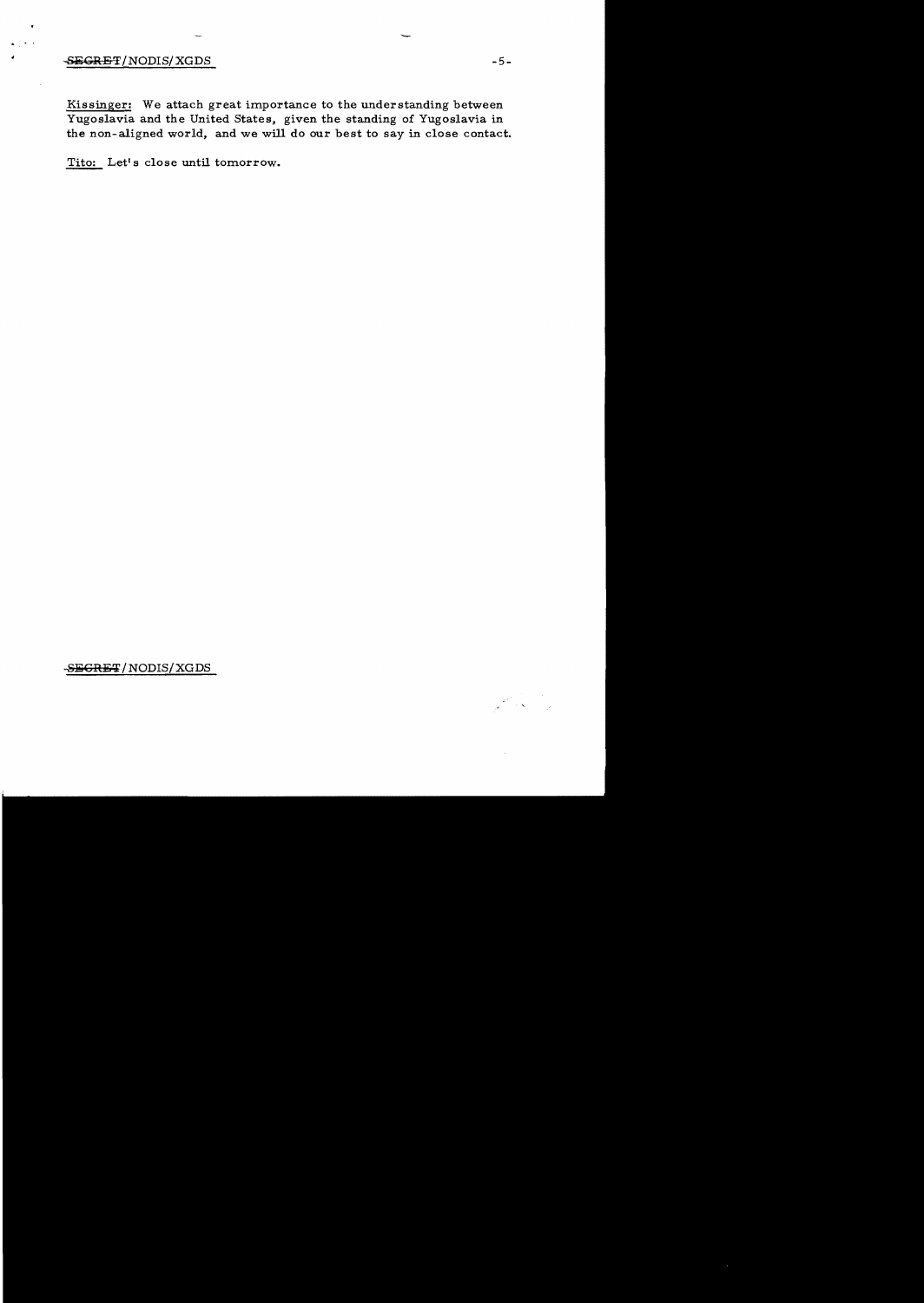Thathe to say again some longer  $L^{q\gamma\zeta}$ to x change was 24/ Pier recessor to work was for here. Ourly sorry It is such a shut line. Agent Ama jourt à mint opingo unofficiente most protesting for your personer continue + conduone of y-10 people Katura to Beograf honger took mon memories of 12 years ago when I had chosen a write many people me jamegart & satisfied though May I conjust you on speak + presiding at stelandi. Tard jo P Divid are could stor comper Mas Fix Second by to - Whim again + injoy transvis q y nys. T I would have a train their you would bita to presel, we don't love and the time tringet dans an bilotred relations aux passel. Underward enthusian Andundi, Newy be not consid

take ente furture PDague on huntand-elotion and excellent, maybe use could expander what we try helon larlin - G+T+ milille Frot, How are carros where the throat of mych it is peint + c dingers that and thing are very slaves. They be not with drawns thilse things. T MF is the nearth timbers point. I feel that there is some letternooth. + that I set unull get work work complimités. Since it is a broot de trois Droubruggest classing Perhaps on should decores security un Eur & what we should do to provents it. School of the Hunders the more factor will the more emportant : I have heard and this hos been, for example, one Now pry but BG+5 millwin I could helm that was also page in  $\sqrt{2}$  ob  $\sqrt{1}$ P Yes. We wind sower Jung. Wrt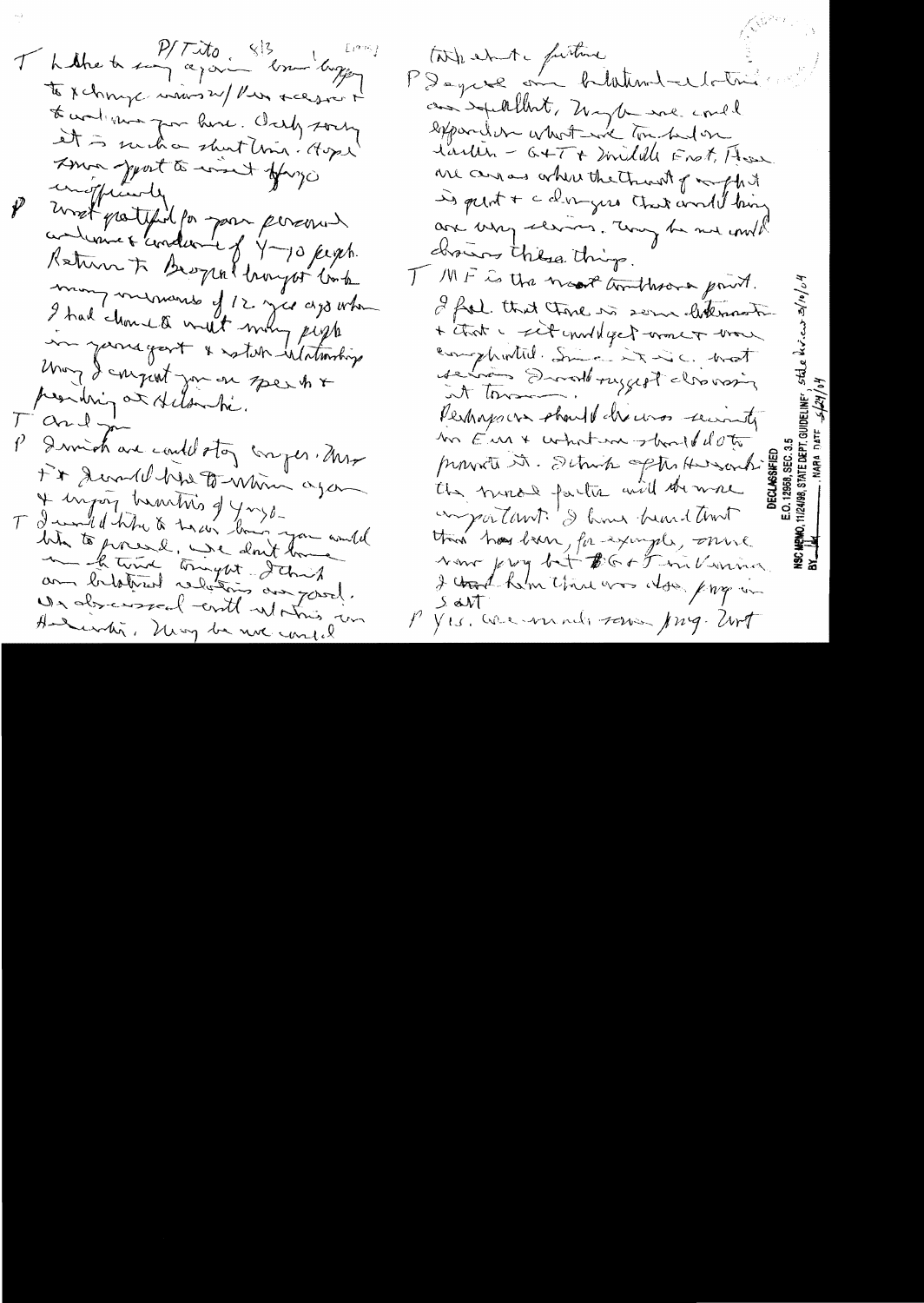as wonder as un topel, but littwish for the formuliants for agenerat this far ! I was are very technical which I had hope I for when king, un did trobe power din! rense-only strington. TT hope with who fort my prainy, Um. P Yes but not hyping thought built somathing me function We are also concerned about 1418FR. Despon hund on a trine for my an chatteched. T I human with hirth about them other Union c /a et thoughour churched. Perhops living longislas fourthing mare Universe I bicour little more. Aut Palmes bors a program that a z sing should is the on inch Side.<br>Westhink sechatric world be possed alex.

T Ithink that is a commitive fut umming anno At Insidenti Ottomise was hondered done much P docum jun David des mu best We have a form to and one will attained a hunklim. We think a spirat of Hilamatie & hould pash C injot forvonné -T Ruin time of anne centurialy falls War a Habampi Concept. Engeniant not to the things 2 Kynorth. Univie Since purg stand to wash. Thermed c sprint air erour hour could be  $\omega$ ves johar. P Then was some wropher twi that CSCE that AT would be followed by MBFR. Arton agrimmato daso, any an implication. K So for each seith has proposed. had arriving conten. But ind will put forth a sering system toning /2 cry.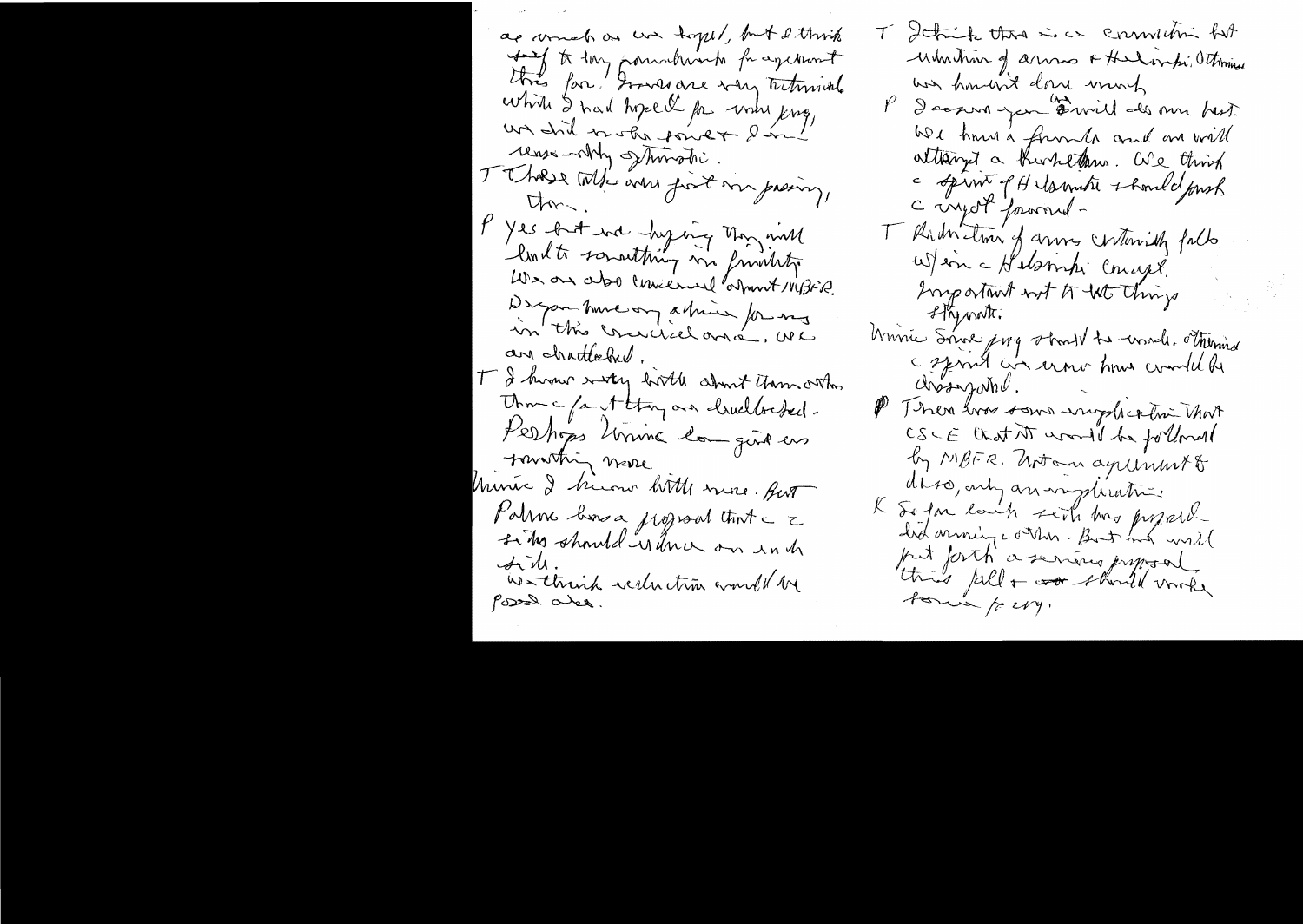P We have timed it of fathis Green bout Cong, if we know, with remember of the with monthlord force chits, Invited Maist, blant it could trappen I admin now will - Boot there are monders who would do so-Thus for a minority. T In 1977, often your liketoin, thin will be summing up of the # Nambi forthom - on. P I forting forward to arthing no  $P$  is T all a worth cry. hald in Brograd home beller servedsofred. For served, the pet non alogued comp. K It is union begy en than a three-The byggest blue wine T Stis Korta Hore (longheler) Thus him her cours today days in - tron-alysus peerly

but we will get by. It with gourd à 12 mars libertiment groupestre lota zon to enclosedant an partir. P I know you can un just how Vm & trink 2 & Dasservi Biz how sport warming to resplement Vind. We think drinking world with block was well way to deal w/ purk . In a kind firedel working in taking, there crute M - tried of expositions & mil. a truty which tota plan chiny your time = monre. I will discharge -compet à shoninating these formats of myhot which mulh had to vind. componentative due crimtation world beltont way. As dives soying earlier, Direall it was to witch a good whether by W/ Yugo - Over Legens that information has grown to yourseld & tran bright begangered to both +